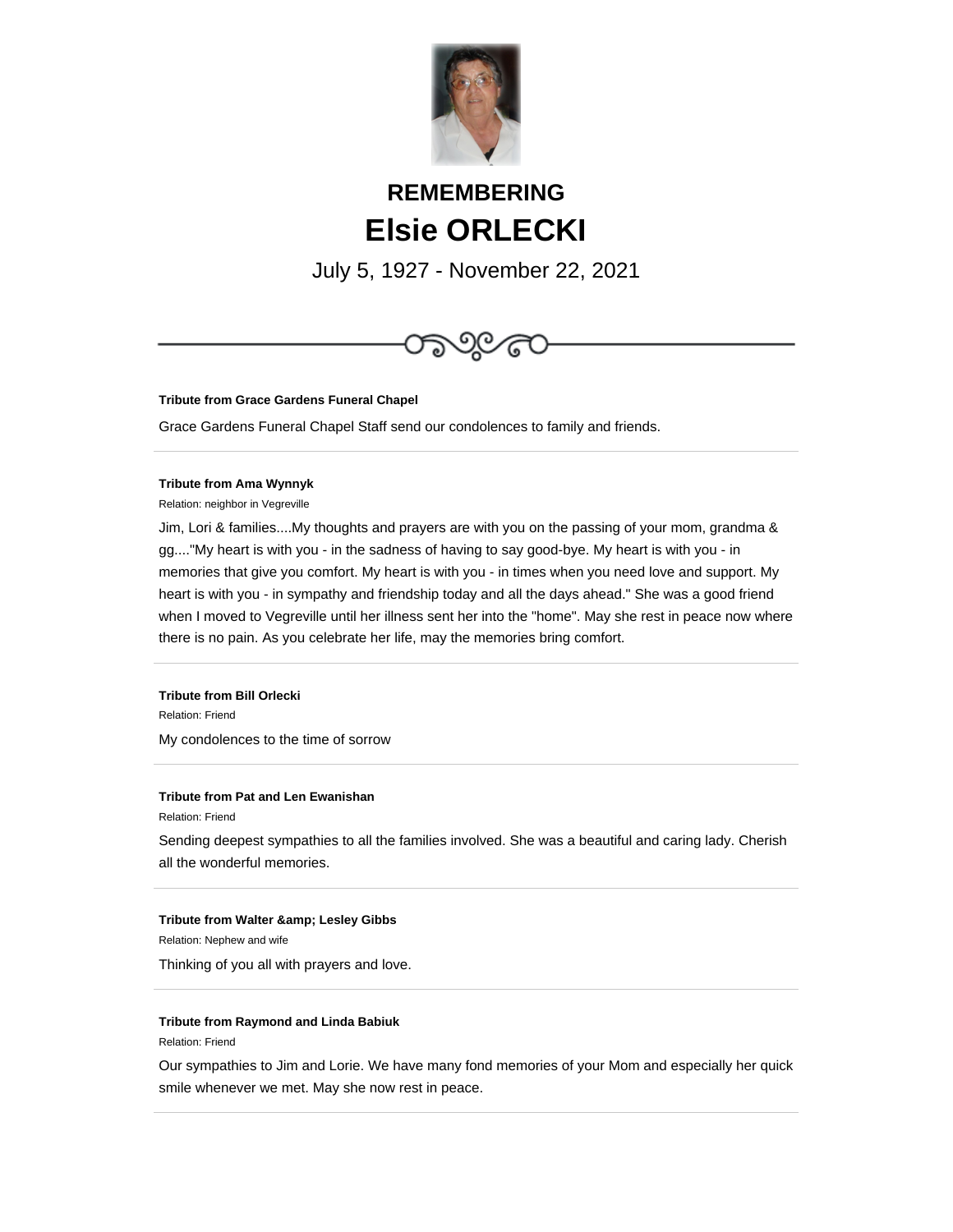#### **Tribute from Lucille Zapisocki**

Relation: Related through marriage and My Maid of Honour

So sorry to hear of Elsie's passing. She was a very wonderful and kind lady. My deepest sympathies to all the family. May precious memories help you get through this time of sorrow. My thoughts and prayers are with you all. May she Rest In Peace.

#### **Tribute from Margie & amp; Richard Kropiniski**

Relation: She was my Aunt, my mothers sister.

Jim, Lorie and family, Our sincere condolences to all of you. Auntie Elsie will be missed by the many people who's hearts she touched. She was always very thoughtful, and kind to our family. May she Rest In Peace. Vechnaya Pamyat, Memory Eternal. Praying that God will give you strength and peace as you go through this difficult time.

## **Tribute from Jim Heath**

Relation: as "Auntie Elsie"

To all of the family, I am so sorry for your loss. May all of the good memories carry you through this grief. I always considered Elsie a good friend.

## **Tribute from leida caspers**

Relation: rehab assistant

To Elsie's family , my deepest condolence to all of you , I have gotten to know Elsie ,the last few years in the care home and will sure miss her dearly. Hope good memories of her will help you through these sad times

# **Tribute from Lucille Archinuk Sandra Caouette and family Brian Archinuk and family Mark Archinuk and family**

Relation: Neighbor

Our Sympathy for the lost of your mom a lovely woman great neighbor

#### **Tribute from Melonie (Melnychuk) & amp; Rob Nicol**

Relation: Great niece (RoseMarie's daughter)

Auntie Elsie will be greatly missed. Her loving smiles and caring heart was always there to greet you. I took many a road trip to Veg with Mom & Dad to visit. My husband & I also loved to go for a visit. May you treasure your memories as I know I sure will. Love and prayers to you all

## **Tribute from Christine Bodnar-VanderHorst**

Relation: Grew up in the neighborhood, on the farm.

Memories eternal. My deepest sympathies to all.

## **Tribute from Patricia Pundick**

Relation: Niece

Jimmy and family, my deepest sympathy. Auntie Elsie will be missed by many. She has a lovely spirit. Sending love and hugs to all.